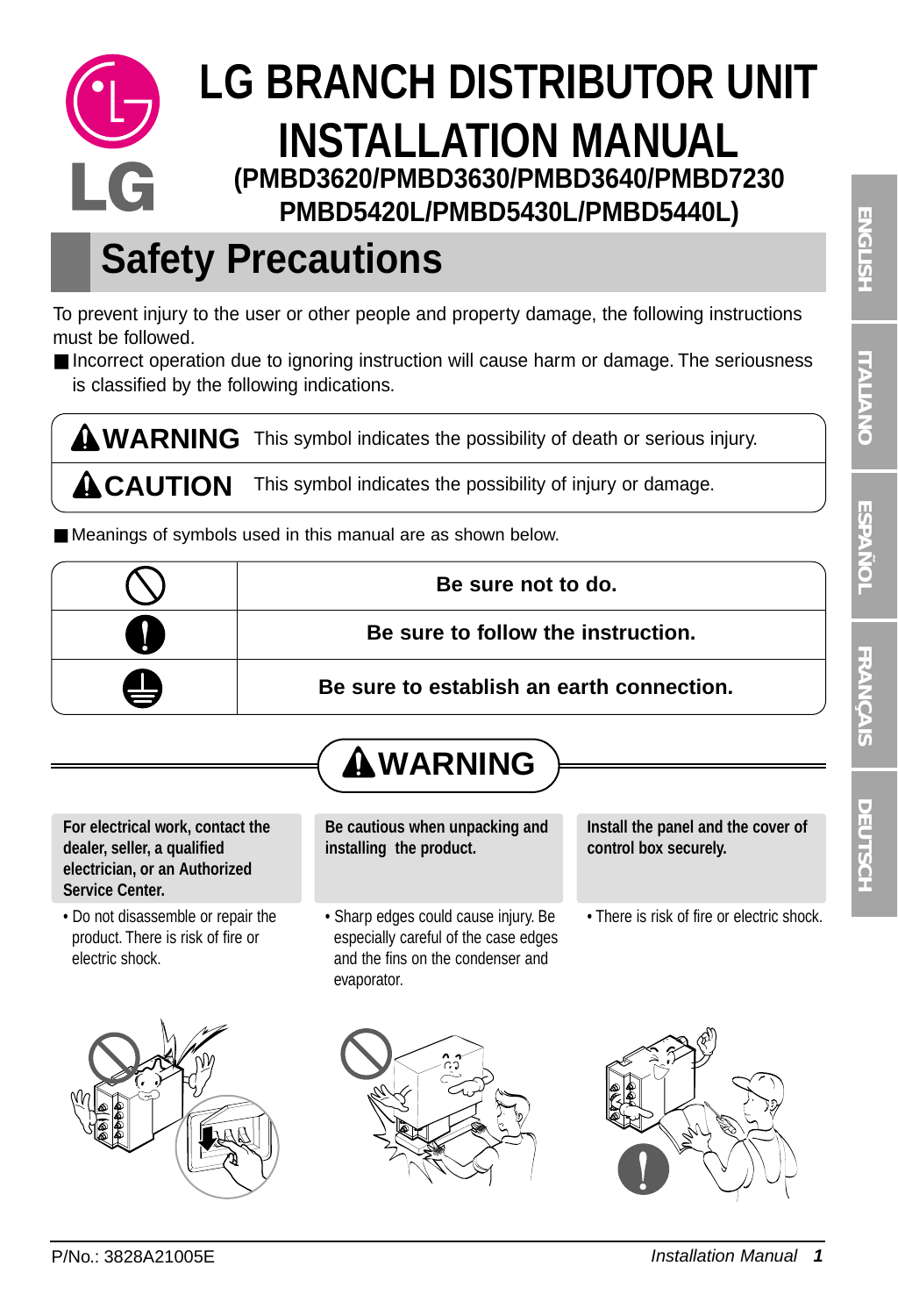#### **Do not place anything on the power cable.**

• There is risk of fire or electric shock.

#### **Take care to ensure that power cable could not be pulled out or damaged during operation.**

• There is risk of fire or electric shock.

#### **Do not place a heater or other appliances near the power cable.**

• There is risk of fire and electric shock.



# DOD

#### **Always ground the product.**

There is risk of fire or electric shock

#### **Do not install, remove, or re-install the unit by yourself (customer).**

• There is risk of fire, electric shock, explosion, or injury.

#### **Do not allow water to run into electric parts.**

• It may cause there is risk of fire, failure of the product, or electric shock.







#### **For installation, always contact the dealer or an Authorized Service Center.**

• There is risk of fire, electric shock, explosion, or injury



#### **Do not modify or extend the power cable.**

• There is risk of fire or electric shock.



#### **Do not install the product on a defective installation stand.**

• It may cause injury, accident, or damage to the product.

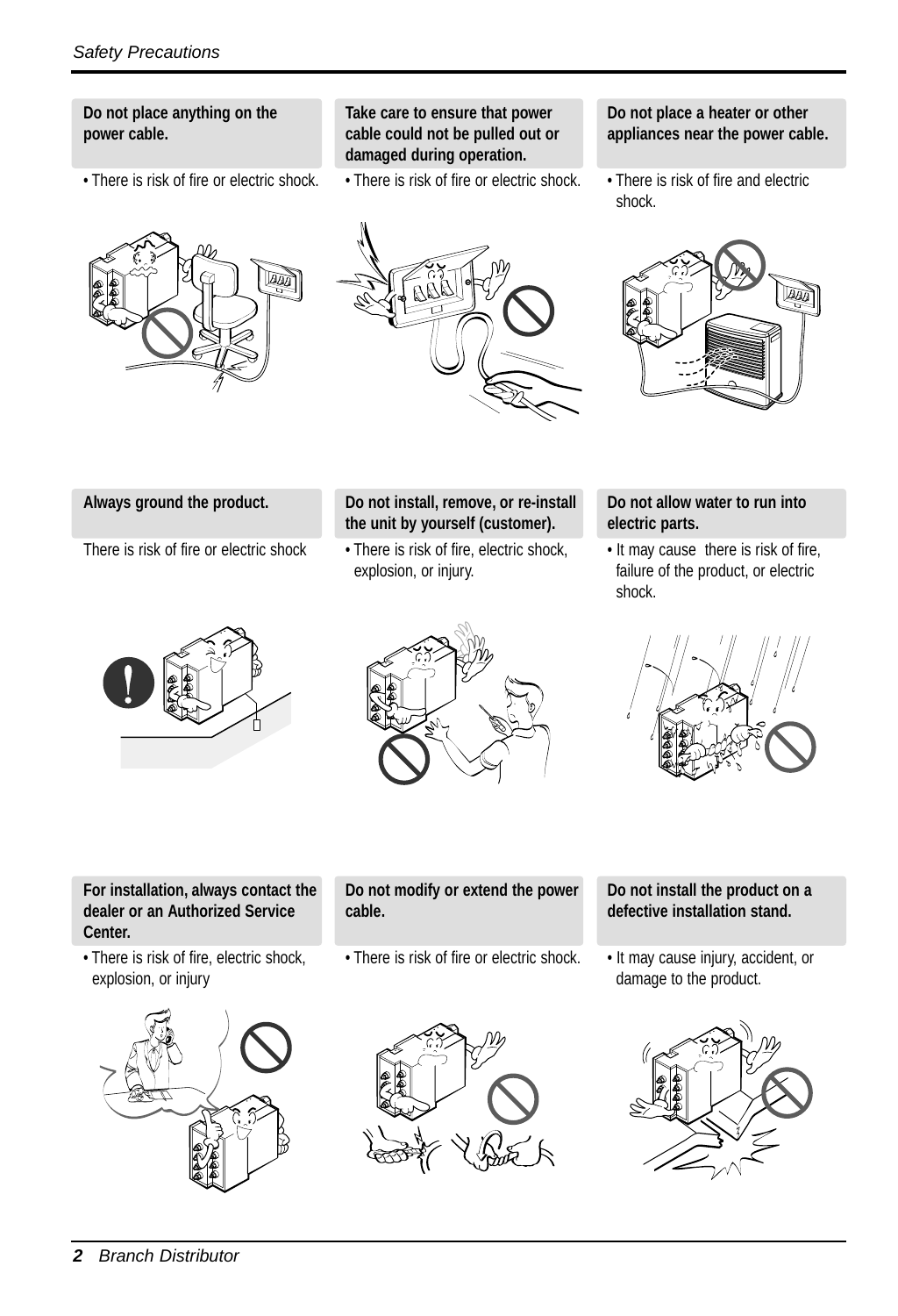**ENGLISH ENGLISH**

#### **If strange sound, or smell or smoke comes from product.**

• Turn the breaker off or disconnect the power supply cable. There is risk of electric shock or fire



**Do not let the air conditioner run for a long time when the humidity is very high and a door or a window is left open.**

• Moisture may condense and wet or damage furniture.



**Keep level even when installing the product.**

**•** To avoid vibration or water leakage.

# **ACAUTION**

**Always check for gas (refrigerant) leakage after installation or repair of product.**

• Low refrigerant levels may cause failure of product.

#### **Do not step on or put anyting on the product. (outdoor units)**

• There is risk of personal injury and failure of product.







## **Parts**

| <b>1. INSTALLATION MANUAL</b> |                                                 |        |  |
|-------------------------------|-------------------------------------------------|--------|--|
|                               |                                                 | 1 pc   |  |
| <b>2. HANGER METAL</b>        |                                                 |        |  |
|                               |                                                 | 4 pcs  |  |
| 3. SCREWS                     |                                                 |        |  |
| O <sub>OR</sub>               |                                                 | 12 pcs |  |
| <b>4. SOCKET</b>              |                                                 |        |  |
|                               | (Nut: ø15.88, Socket: ø12.7)<br>(PMBD7230 ONLY) | 1 pc   |  |
| <b>5. INSULATION PE</b>       |                                                 |        |  |
|                               |                                                 | 2 pcs  |  |

#### **Items to be prepared in the field**

- Connecting wires (H05VV, 4 wires, 0.75mm, or 1.2mm)
- Installation parts (Hanging bolts: 4 x M10 or M8, Nuts: 12, flat washers:8)
- Screws for wall-mounting : 6 x M5
- Insulation
- Brass cap
- Aluminum tape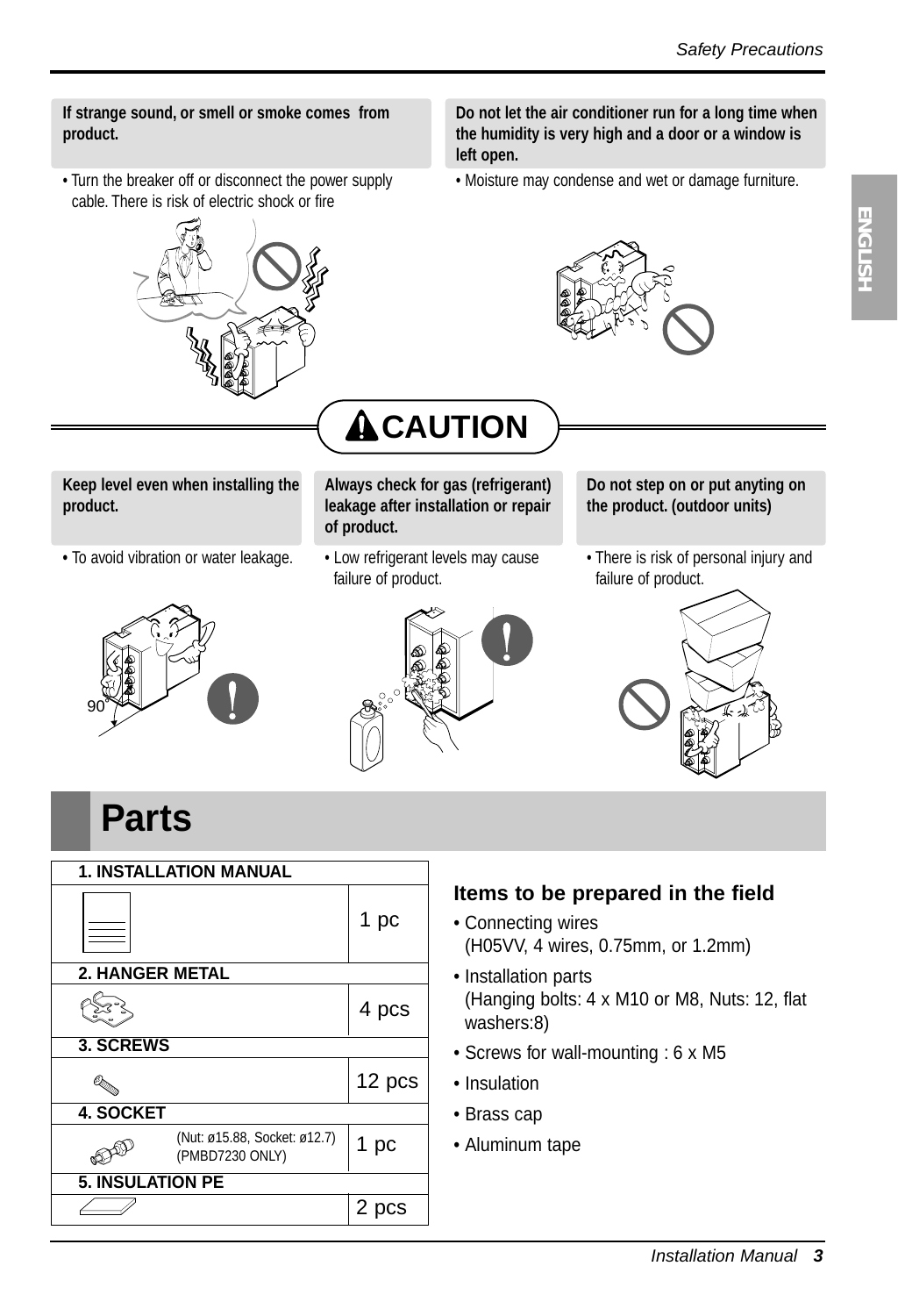## **PRECAUTIONS FOR SELECTING THE LOCATION**

The BD unit is for indoor use. Install in a location such as above a ceiling or behind a wall in accordance with the following conditions:

- That the unit is fully supported, and is in a location with little or no vibration.
- That the refrigerant pipes for the indoor and outdoor units can be repaired with ease, and that the units are placed well within the distance from each other allowed by the pipe length.
- That there is nothing nearby that produces heat or steam(gas).
- When installing, that there is enough carity for servicing the unit.
- Do not install in location that is hot or humid for long periods of time.
- A well-ventilated area.
- Do not install near bedrooms. The sound of refrigerant flowing through the piping may sometimes be audible. For restrictions on installation, refer to "INSTALLATION".

## **System Layout and Piping Length**

For installation of the indoor units. Follow the instructions in the installation manual for each unit.

## **System Layout**

#### **Distributor Unit**

| Refrigerant<br>Rooms | R410A              | R <sub>22</sub> |
|----------------------|--------------------|-----------------|
|                      | PMBD3620           | PMBD5420L       |
|                      | PMBD3630, PMBD7230 | PMBD5430L       |
|                      | PMBD3640           | PMBD5440L       |

Do not connect more than 8 indoor units together choose the distributor unit type (2rooms,3rooms or 4rooms) according to the installation pattern



#### **NOTICE**

- **1. Should assemble more than 40% (19k) of standard capacity (48k) in the outdoor unit and with over 2 indoor units.**
- **2. Should use the private distributor (PMBD7230) in case of 30k and 36k indoor units.**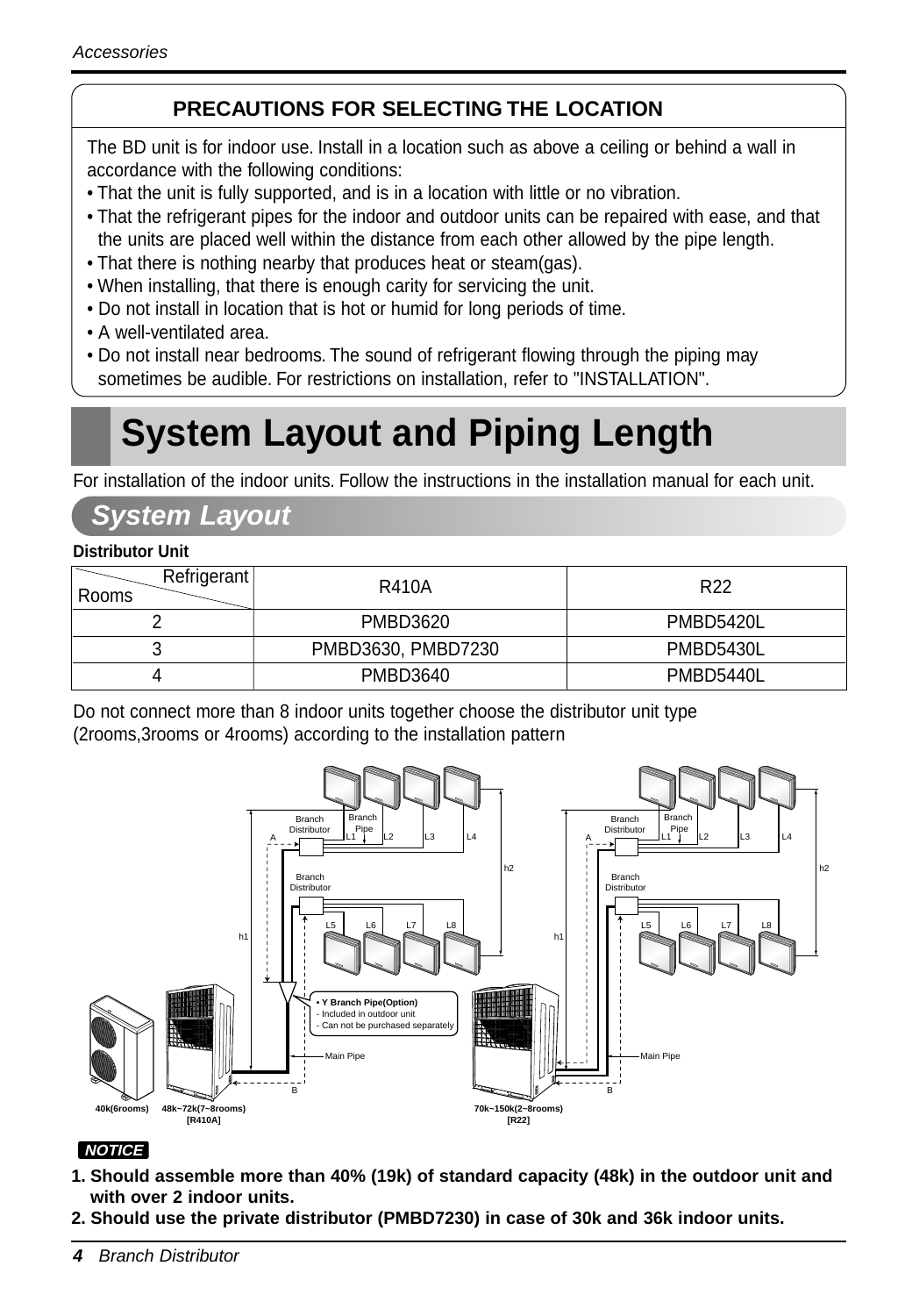## **Piping length and elevation**

#### **PMBD3620/PMBD3630/PMBD3640/PMBD7230(R410A)**

| No. | Length                         |                                | 6 room | 7 room | 8 room |
|-----|--------------------------------|--------------------------------|--------|--------|--------|
| (1) | Total main piping length       | $A + B$                        | 50     | 50     | 50     |
| (2) | Total branch piping length     | L1+L2+L3+L4+L5+L6+(L7)+(L8)    | 50     | 60     | 60     |
| (3) | Max. each branch piping length | L1, L2, L3, L4, L5, L6, L7, L8 | 15     | 15     | 15     |
| (4) | Total system piping length     | (Total main) + (Tatal branch)  | 100    | 110    | 120    |
| (5) | Maxium Level in - out          | h1                             | 30     | 30     | 30     |
| (6) | Maxium Level in - in           | h2                             | 10     | 10     | 10     |

#### **PMBD5420L/PMBD5430L/PMBD5440L(R22)** (m)

| No. | Length                         |                                | 8 room |
|-----|--------------------------------|--------------------------------|--------|
| (1) | Total main piping length       | A.B                            | 25     |
| (2) | Total branch piping length     | L1+L2+L3+L4+L5+L6+(L7)+(L8)    | 50     |
| (3) | Max. each branch piping length | L1, L2, L3, L4, L5, L6, L7, L8 | 15     |
| (4) | Total system piping length     | (Total main) + (Tatal branch)  | 100    |
| (5) | Maxium Level in - out          | h1                             | 30     |
| (6) | Maxium Level in - in           | h <sub>2</sub>                 | 10     |

## **Installation**

- This unit may be installed suspended from the ceiling or mounted on the wall.
- This unit may only be installed horizontally , as shown in the diagram below.(Side B is facing up) However, it may be freely installed in any direction forward or back, and to the sides.
- Be sure to leave a 600mm square opening for service and inspection as shown in the diagram below, for both ceiling - suspended installation and wall-mounted installation.
- This unit "does not require drain treatment" as it uses internal foam treatment as low-pressure piping insulation.
- Service direction is the side B and C
- The piping for the indoor unit may be led around in direction A
- The inclination of side B must be within ±5°C degrees forward or back or to the sides.



(m)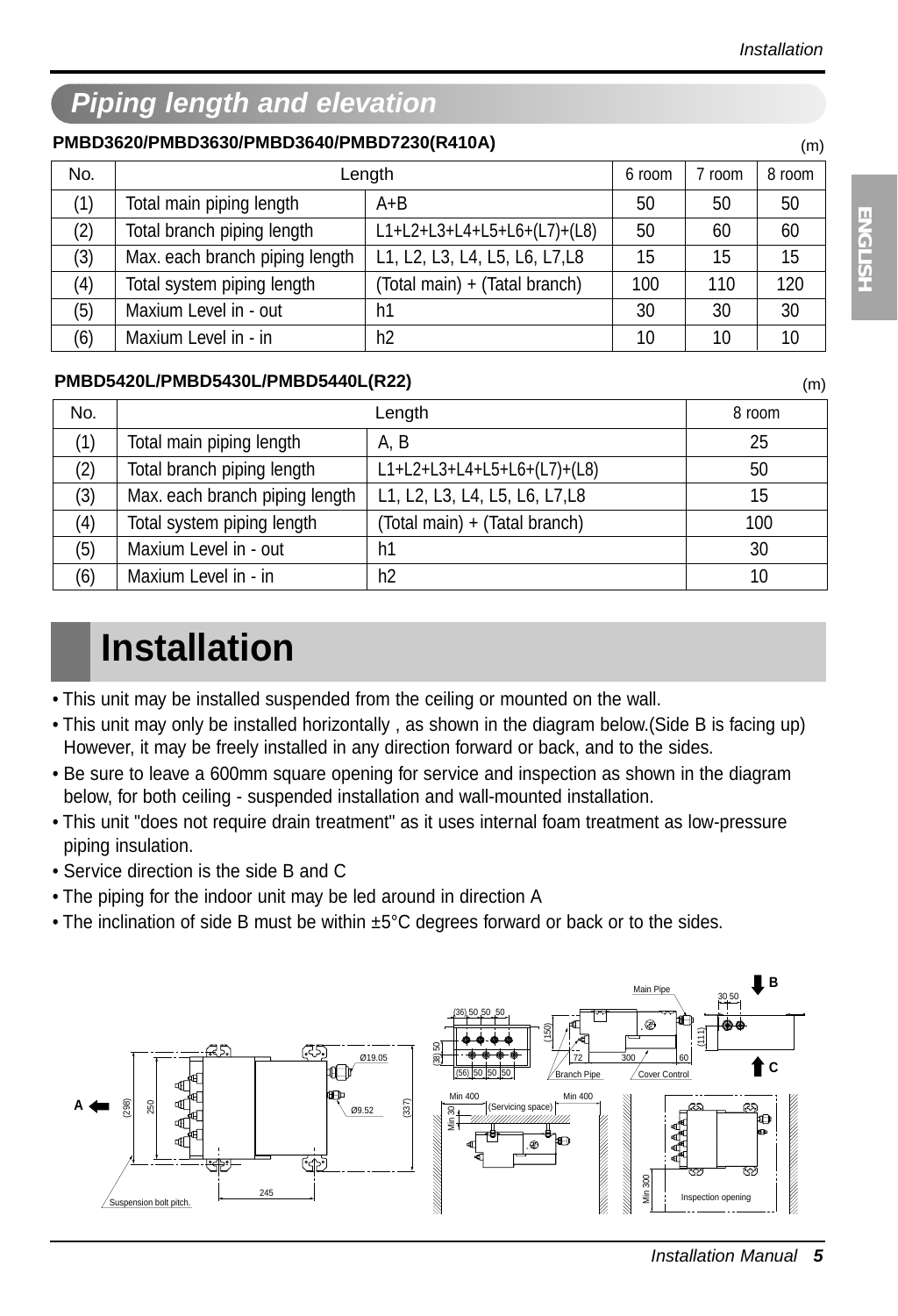# **Installation of The Main Unit**

#### : **NOTICE**

- This unit has two different installation types: (1) Ceiling-suspended type and (2) wall-mounted type.
- Choose the proper installation pattern according to the location of installation.
- The installation location for printed wiring board can be changed.

Follow the procedure specified in the "CONNECTING THE WIRING" section to change the location.



## **(1) Ceiling-suspended type**





**(2) Wall-mounted type**



## **Procedure**

- (1) Fix the fumished hanger metal with two screws.(4 locations in total).
- (2) Using an insert-hole-in- anchor, hang the hanging bolt.
- (3) Install a hexagon nut and a flat washer (locally-procured)to the hanging bolt as shown in the figure in the left, and ift the main unit to hang on the hanger metal.
- (4) After checking with a level that the unit is level, tighten the hexagon nut.
	- \* The tilt of the unit should be within ±5° in front/back and left/right.



### **Procedure**

- (1) Fix the fumished hanger metal with two screws. (3 locations in total).
- (2) After checking with a level that the unit is level, fix the unit with the furnished wood screws.
	- $*$  The tilt of the unit should be within  $±5°$  in front/back and left/right.
- \* Block up the parts of hanger holes (2 places) by using insulation PE after installing the hanger.



#### **CAUTIONS**

- **Once a screw-hole on the main unit has had a screw hammered in, make sure to either hammer it again or cover it with alumium tape.(This is to prevent condensation)**
- **Be sure to install the unit with the ceiling-sie up.**
- **Do not install near bedrooms. the sound of refrigerant flowing through the piping may sometimes be audible.**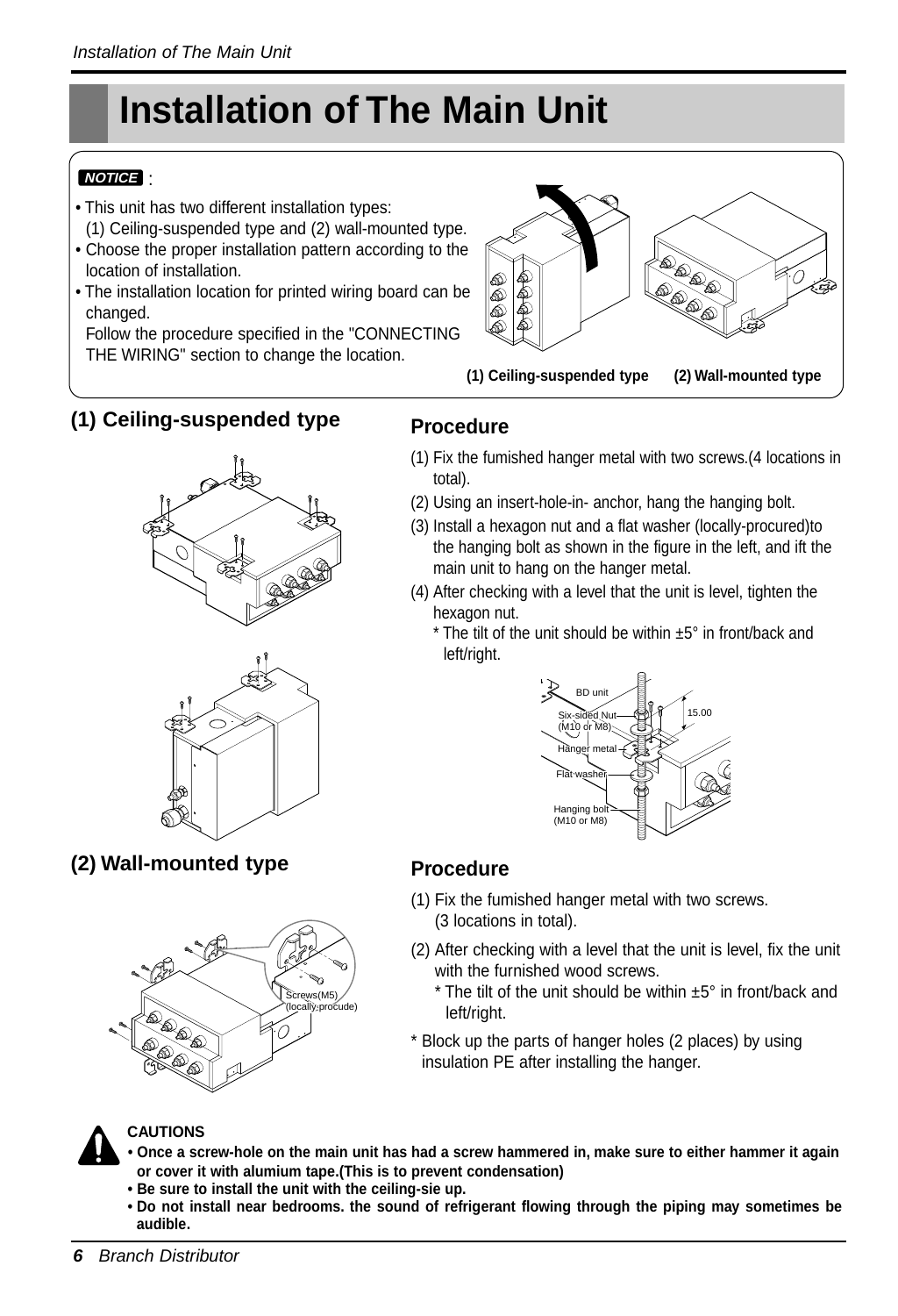## **Connection of Piping**

• When connecting indoor units, make sure to connect refrigerant pipes and connection wires to the appropriate connection ports maked with matching alphabets. (A, B, C, D)

#### : **NOTICE**

**• Be sure to mark all the local refrigerant piping(liquid pipes, gas pipes, etc.) for each indoor unit designating clearly which room it belongs in.(A, B, C, D)**

#### : **NOTICE**

**For flaring work the piping, follow the instructions in the installation manual to each unit.**

#### **Connecting the pipings to the indoor unit and drain hose to drain pipe**

- 1. Align the center of the pipings and sufficiently tighten the flare nut by hand.
- 2. Tighten the flare nut with a wrench.

| Outside diameter |      | Torque |
|------------------|------|--------|
| mm               | inch | kg m   |
| Ø6.35            | 1/4  | 1.8    |
| Ø9.52            | 3/8  | 4.2    |
| Ø12.7            | 1/2  | 5.5    |
| Ø15.88           | 5/8  | 6.6    |
| Ø19.05           | 3/4  | 6.6    |

#### **Wrap the insulation material around the connecting portion.**

- 1. Overlap the connection pipe insulation material and the indoor unit pipe insulation material. Bind them together with vinyl tape so that there is no gap.
- 2. Wrap the area which accommodates the rear piping housing section with vinyl tape.

#### **Close up a socket for unoccupied room with a brass cap.**

- 1. Align the center of the piping and sufficiently tighten the brass cap by hand.
- 2. Tighten the brass cap with a wrench.
- 3. Wrap the joint part with insulation.

# **CAUTIONS**





D C B A